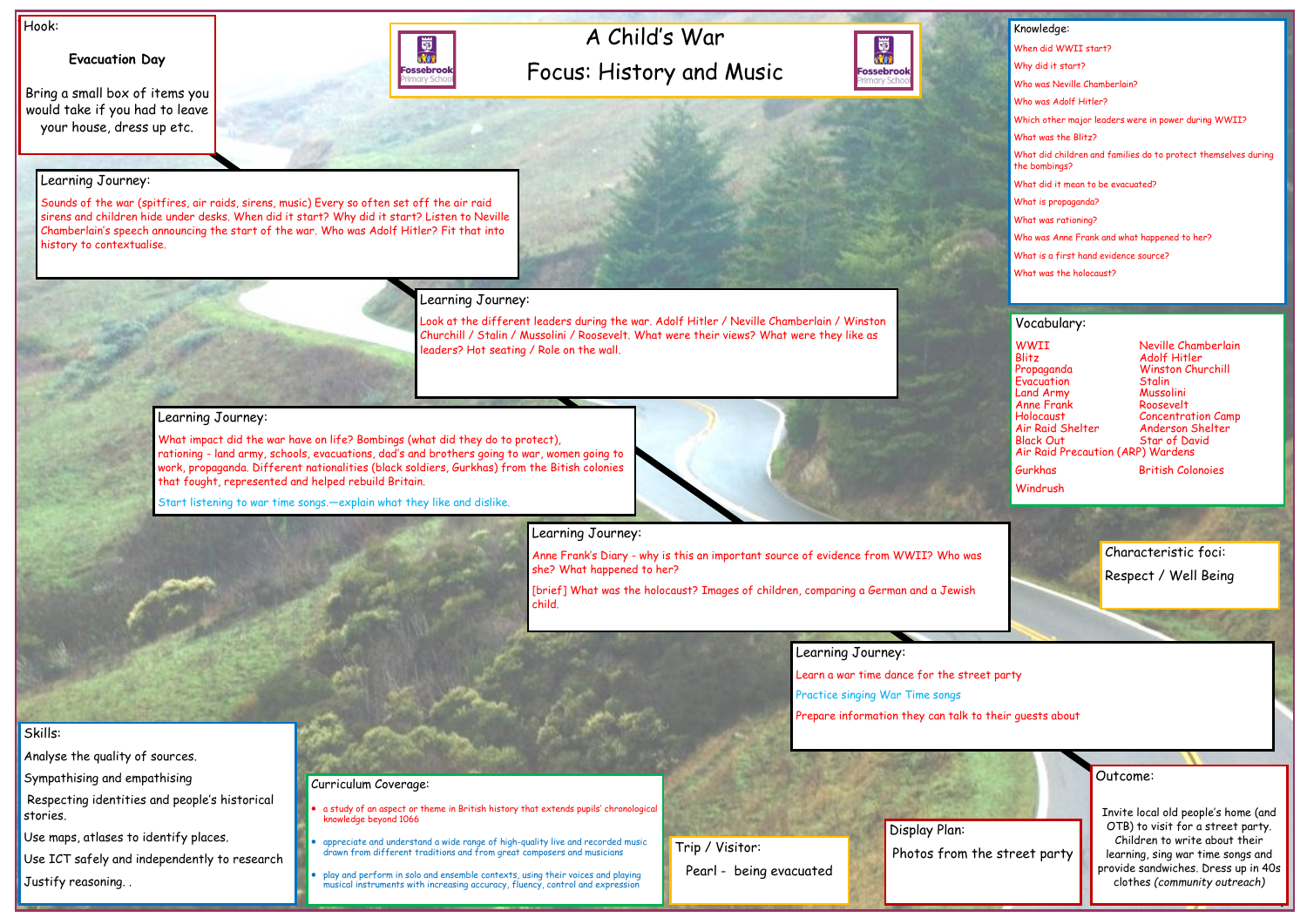# A Child's War Focus: History and Music



# What do they already know?

#### Year 2

Who is Sir David · Attenborough? · What is he known for? · What has he contributed to the world?

· What does he want to happen to our world What is a tower?

- · What do the terms 'stone age', 'bronze age' and 'iron age' mean?
- · What tools did people use and develop throughout each time period?
- ow did lifestyles change and develop through each time period?
- · How did the imagery / artefacts that have been found by archaeologists develop and why?
- Where is Greece?
- · When was 'Ancient' Greece?
- · Who are the Greek Gods?
- · What are they the gods of? · What impact did the Gods' have on Greek life?
- · What was life like in Ancient Greece?
- · What achievements did the Greeks have?
- What impacts did the Greeks have on our lives?

· What is a tunnel?

· What is a turret?

· Why did people live in castles? · What is a castle?

· What are the different features of a castle?

·

#### Year 3 When were these time periods?

Which resources will I need? Laptops and headphones

- The hall to learn the dance
- A range of historical sources to analyse
- Sketching pencils
- Red tissue paper

# How will they remember it?

Mini Quizzes Recaps at the start of lessons Memorable experiences KABOOM!

Display learning line

Use of curriculum map in book

# What do I need to know to be able to teach this?

- War Time Songs [https://www.youtube.com/watch?](https://www.youtube.com/watch?v=OfWc52smNs8&list=PLWr51A396jUqeQ3dMbkbdKUHvhCvEgWqz) [v=OfWc52smNs8&list=PLWr51A396jUqeQ3dMbkbdKUHvhCvEgWqz](https://www.youtube.com/watch?v=OfWc52smNs8&list=PLWr51A396jUqeQ3dMbkbdKUHvhCvEgWqz)
- Information about the Blitz—https://www.bbc.co.uk/teach/class-clips-video/history-ks2-the-blitz/ zm22jhv#:~:text=This%20period%20of%20intensive%20bombing,had%20to%20be%20re%2Dbuilt.
- The Holocaust for KS2— https://www.holocausteducation.org.uk/teacher-resources/materials/

•

- Year 4 · Who was Julius Caesar? · What was the Roman Empire? · Who was Emperor Hadrian? · What was Hadrian's wall? · What was the romanisation of Britain? · What was the British Resistance? · What happened when the Roman's withdrew from Britain? · What was Britain's settlement by Anglo-Saxons and Scots? · What happened when the Scots invaded North Britain? · Who were the Vikings? · Who were the Anglo Saxons?
- · What was the struggle for the Kingdom of Britain? · Who was Edward the Confessor and when did he die?
- · What were the Vikings raids and invasions?
- · What was the resistance by Alfred the Great? · What were the Anglo-Saxon laws and justice?

# Year 5



· How did different people in ancient Egypt live? E.g. slaves, pharaohs

· What was the mummification process? · What organs were removed? · What Canopic jars did they go in to?

· Who were the Egyptian gods? What were they the god of?

· What is a pharaoh?

- Where is Egypt? · When was the period of Ancient Egypt?
- 
- ·What was the mummification process?
- 
- · How did different people in ancient Egypt live? E.g. slaves, pharaohs
- · What would happen if you were accused of treason? · Who were Henry VIII's wives? · Why did he get married so many times? · Who were his children?
	- · How long did he reign for?

· How were the pharaohs buried? How did this change? Why? · Who discovered Tutankhamun? What happened to the people who discovered his tomb?

· Who were the Tudor monarchs? · When was the Tudor period in history? · What religion were the Tudors? · Why was religion so important? · What is treason?